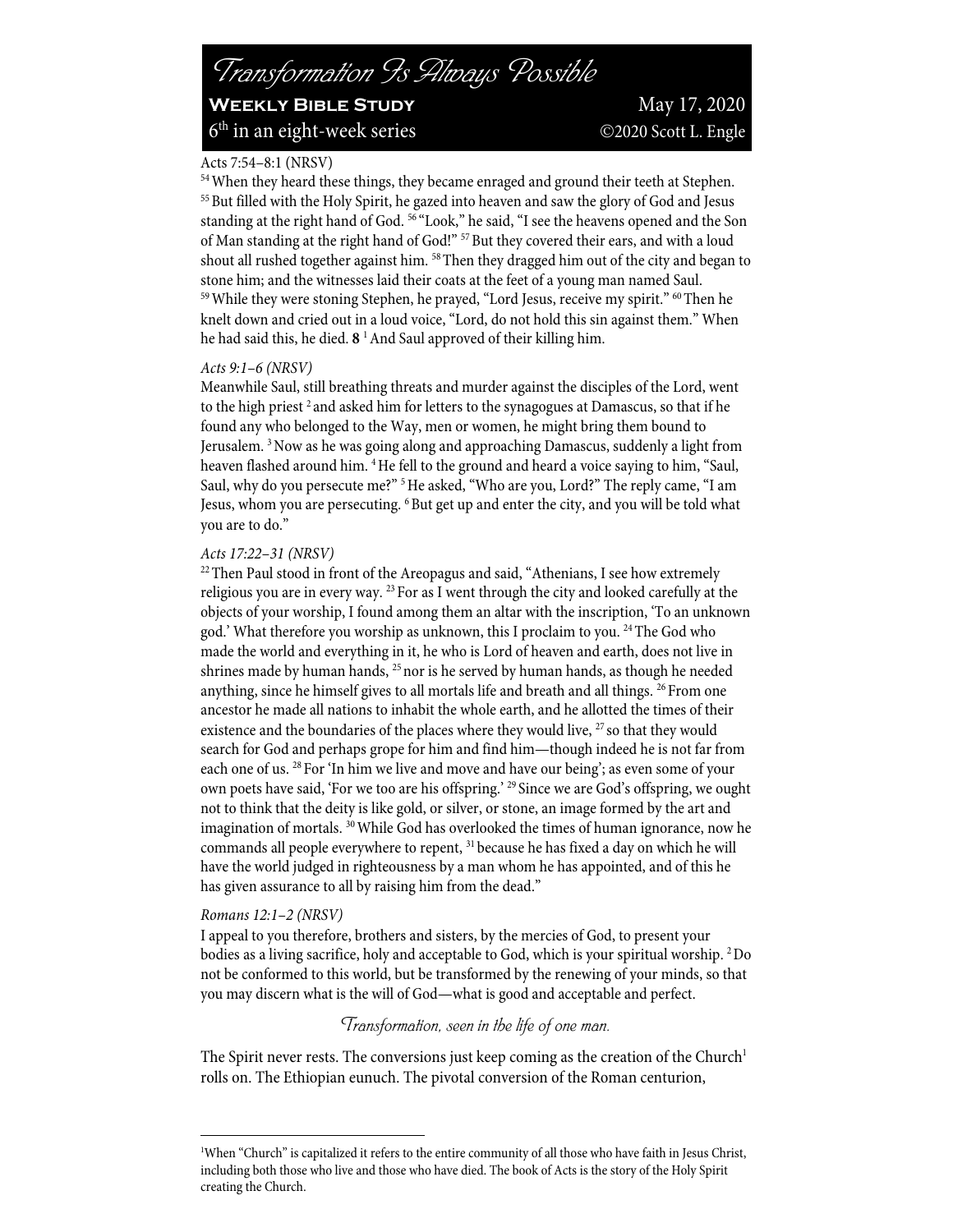Cornelius, along with his family and friends. Today, we come to the man most responsible for the development of the Church in its first few decades: the apostle Paul.

Paul's story can be confusing to those new to it simply because Luke refers to him by two names: Saul and Paul. In Acts, the apostle is referred to as Saul before his encounter with Christ and by Paul after his conversion. Saul, then Paul. Same fellow – just the Hebrew version of his name and the Greek version. Why the change by Luke? Because using "Paul" *after* the man comes to faith in Christ is a way of signifying that he will be the apostle to the Gentiles – to the Greco-Roman world.

Saul/Paul's conversion story is dramatic and not only because of his meeting Jesus on the road to Damascus. It is dramatic and powerful because Saul was a zealous and violent persecutor of Jesus' followers in the first years after Jesus' return to the Father. Luke tells us that Saul held the cloaks of those who stoned Stephen to death and that Saul was like a beast, tearing through the community of believers. Indeed, Saul was on the way to Damascus to round up believers when he was met by the risen Christ, who asked him, "Why do you persecute me?" In his letters, Paul would frankly admit his own guilt in waging war on the Christians. He understood better than anyone what the power of the Holy Spirit could accomplish in a person, even one like himself. After his meeting with Jesus, Paul spent the next fifteen years preparing for his mission and ministry – taking the Gospel to the Gentiles.

In the late 40's AD, Paul, accompanied by Barnabas, embarked on his first missionary journey. It took them from the south-central coast of Asia Minor northward into the interior as told in Acts 13-14. Paul and Barnabas founded churches in places such as Derbe and Lystra. It was a difficult ministry, as Paul met stiff opposition. In Lystra, for example, Paul was stoned so badly that his attackers assumed him to be dead.

In the early 50's AD, Paul undertook a second missionary journey (Acts 15-18). He began by revisiting Derbe and Lystra, where Paul was joined by Timothy who would play a central role in Paul's work. Paul then went north and west across to Macedonia, where he headed south, taking him to Philippi, Thessalonica, Berea, Athens, and Corinth.

#### *In Athens*

When Paul arrived in Athens, he soon headed for the council of the Aeropagus, a group of deep-thinking Athenians that had once held a fair bit of power. So far as the Athenians in general, Luke writes, "Now all the Athenians and the foreigners living there would spend their time in nothing but telling or hearing something new" (Acts 17:21). Deep thinkers. Lots of them. Perhaps not too surprising given the rich heritage of Greek philosophy and culture. After all, this was the home of Plato and Aristotle and countless other philosophers.

The Athenians had their ideas about the nature of reality. What the world is. Who we are. The problem with the world. Even its solution. In other words, they had a worldview. Everyone does. And the Greeks embraced the idea that there is something larger than themselves, something unseen but quite real, whether it is Plato and Aristotle's first mover or the entertaining pantheon of Greek gods and goddesses.

When Paul rises to address these men, he talks to them in their language and quotes to them their own philosophers. He gets right to some of their deepest questions, such as the nature of being, so that he might talk to them about the God-Who-Is, the God who created all things, created humans in his image, and who provides everyone with being.<sup>2</sup>

<sup>2</sup> Then as now, a philosophical argument revolved around the nature of our being. We call ourselves "human beings," but aren't we really always "becoming"? None of us are exactly the same from moment to moment. I'm told that I'm losing brain cells by the thousands every day! Heraclitus, one of the Greek philosophers, wisely noted that one can't step into the same river twice. The river too never stays the same.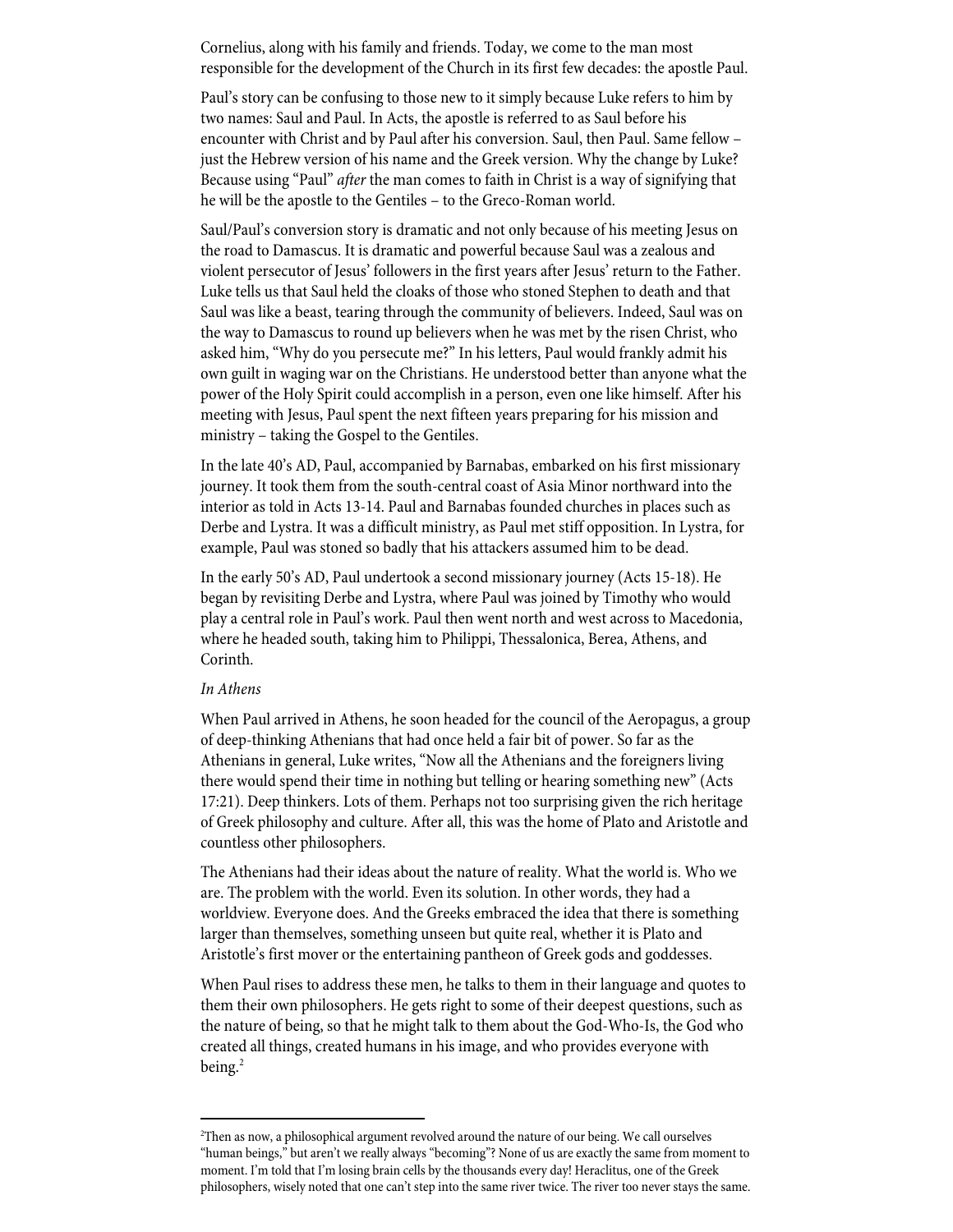Paul laid it all straight out for them: the truth is that there is a god, and not just any god, but only God, the LORD God. And as Paul told the Athenians, God made the world and everything in it. He is near. Indeed, we couldn't get away from him if we tried. Ignore him, yes. Escape, no.

#### *But is it true?*

How were his listeners that the claims he made were true? Because, Paul says, God resurrected Jesus of Nazareth. Simple . . . so simple. Christianity stands or falls on the truthfulness of Paul's claim.

For there is only one reason to be a Christian - because you believe that the Christian claims are true. Not because you need help with some aspect of your life or because you want to belong to something. Certainly, becoming a Christian will change the course of your life and help you cope with life's travails. Becoming a Christian will widen your circle of friends and make you part of a worldwide community. But those are consequences of belief, not reasons to believe. If, in the end, you believe that Jesus is largely a mythological figure or simply a very wise person who showed us a better way to live -- then don't bother. No one wants to build their lives on a myth and there is certainly no shortage of wise teachers and self-help books.

# *Transformation*

Paul understood that transformation, such as his own, is to be the path of all those who come to Christ. In Romans 12:1-2, Paul transitions from Romans 1-11 to chapters 12- 16. It is as if Paul has spent the first two-thirds of the letter climbing up the mountain and now, he begins down the other side, examining the Christian life in light of the work of Christ. In this, Paul does not concentrate on Jesus' teachings but on the implications of what Jesus has *accomplished*. And what Jesus has accomplished is so profound, so creation-altering that the only proper response is to offer ourselves, our entire beings, as a living sacrifice, for God has demonstrated that he is worthy of nothing less (v. 1). We can never stay as we once were. Our commitment to Christ demands nothing less than our transformation, the complete and utter renewing of our minds such that our *thoughts*, *feelings*, and *actions* are conformed to the ways of God. It is the marriage of what we believe about God with how we live with God, the joining of biblical theology and holy living.

How does this transformation happen? How do we "grow up in every way . . . into Christ" (Ephesians 4:15)? It seems, well, impossible so much of the time. There is so much in me that needs transforming. How can I put to death the old self (the living sacrifice) and put on the new self (the renewing of the mind)? Only by the grace of God, just as it was for Paul, who went from persecutor to apostle. This renewing of the mind is the work of God's Holy Spirit (see Romans 8:5-9), who works *with* us. If it were up to us alone we couldn't get there. Make a trip to Barnes and Noble and count the self-help books. Many of these are filled with excellent advice. The problem is that we just don't actually do much of it. No, only by grace can we ever hope to live a holy life. We must seek and work toward transformation. There is no other way . . . our minds must be renewed so that we will come to grasp better God's will for us and for the world.

# Scott Engle's Bible Classes

# **Monday Evening Class**

A study of Matthew's Gospel Meeting on-line at 3pm Monday on Scott's Facebook page. Search for "Scott Engle."

# **Tuesday Lunchtime Class** A study of Genesis

So where do we get our "being?" Paul provides the Athenians with a solution. It is from God, "in whom we live, move, and have our being" (17:28).